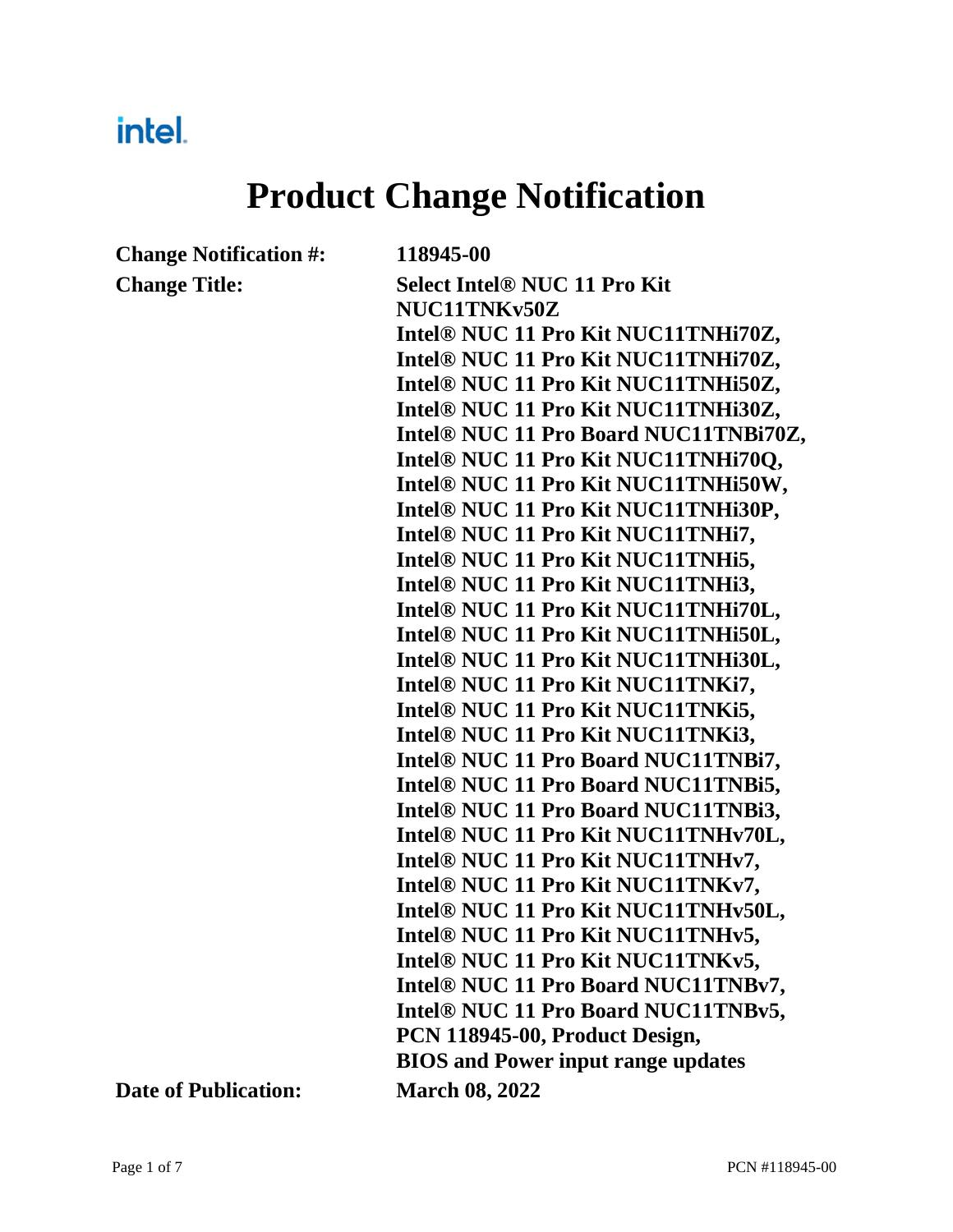#### **Key Characteristics of the Change:**

Product Design

#### **Forecasted Key Milestones:**

| Date Customer Must be Ready to Receive Post-Conversion Material<br>March 23, 2022 |
|-----------------------------------------------------------------------------------|
|-----------------------------------------------------------------------------------|

#### **Description of Change to the Customer:**

- 1. Update TN & TNL BIOS TN064 for win11 support.
	- a) TN i3/i5/i7 non-vPro SKUs BIOS version change from TNTGL357.0042 to TNTGL357.0064
	- b) TN i5/i7 vPro SKU BIOS change from TNTGLV57.0056 to TNTGLV57.0064.
	- c) TNL i3/i5/i7 non-vPro SKUs BIOS version change from TNTGL357.0062 to TNTGL357.0064
	- d) TNL i5 vPro SKU BIOS version change from TNTGLV57.0062 to TNTGLV57.0064
- 2. Update the TN kit SKUs input power support ranges from 12V-24V to 12V- 20V due to the MOSFET shortage issue.
	- a) Add the Niksom MOSFET as primary in TN kit SKUs BOM setup. Need to update to TN kit SKUs and TNL TPS power input as "12Vdc to 20Vdc+/-5% with DC voltage protection"
	- b) TN board SKUs still remain as 12V-24V support compatibility but replace with new AA# for the BOM setup control.

#### **Customer Impact of Change and Recommended Action:**

This change has been thoroughly evaluated to ensure that there are no quality or reliability implication to our customers.

Milestone dates are estimates and subject to change based on business and operational conditions.

Please contact your local Intel Field Sales Rep if you have any further questions about these changes.

A complete list of BIOS changes can be found in the BIOS release notes. The BIOS updates and release notes can be found at http://downloadcenter.intel.com.

| <b>Marketing Name</b>                                                    | <b>Product Code</b> | MMH    | <b>Pre Change</b><br><b>SA</b> | <b>Pre Change</b><br>AA | <b>Post Change</b><br><b>SA</b> | <b>Post Change</b><br>AA |
|--------------------------------------------------------------------------|---------------------|--------|--------------------------------|-------------------------|---------------------------------|--------------------------|
| Intel <sup>®</sup> NUC 11 Pro Kit<br>NUC11TNKv5, no cord,<br>single pack | BNUC11TNKV50000     | 99A6X5 | M11917-405                     | M11900-404              | M11917-406                      | M11900-405               |
| Intel <sup>®</sup> NUC 11 Pro Board<br>NUC11TNBv5, 5 pack                | BNUC11TNBV50000     | 99A78T |                                | M11900-404              |                                 | M76895-405               |
| Intel <sup>®</sup> NUC 11 Pro Board<br>NUC11TNBv7, 5 pack                | BNUC11TNBV70000     | 99A78V |                                | K87766-404              |                                 | M76890-405               |
| Intel <sup>®</sup> NUC 11 Pro Kit<br>NUC11TNKv5, US cord,<br>single pack | BNUC11TNKV50001     | 99A78W | M11917-405                     | M11900-404              | M11917-406                      | M11900-405               |
| Intel <sup>®</sup> NUC 11 Pro Kit<br>NUC11TNKv5, EU cord,<br>single pack | BNUC11TNKV50002     | 99A79Z | M11917-405                     | M11900-404              | M11917-406                      | M11900-405               |

#### **Products Affected/Intel Ordering Codes:**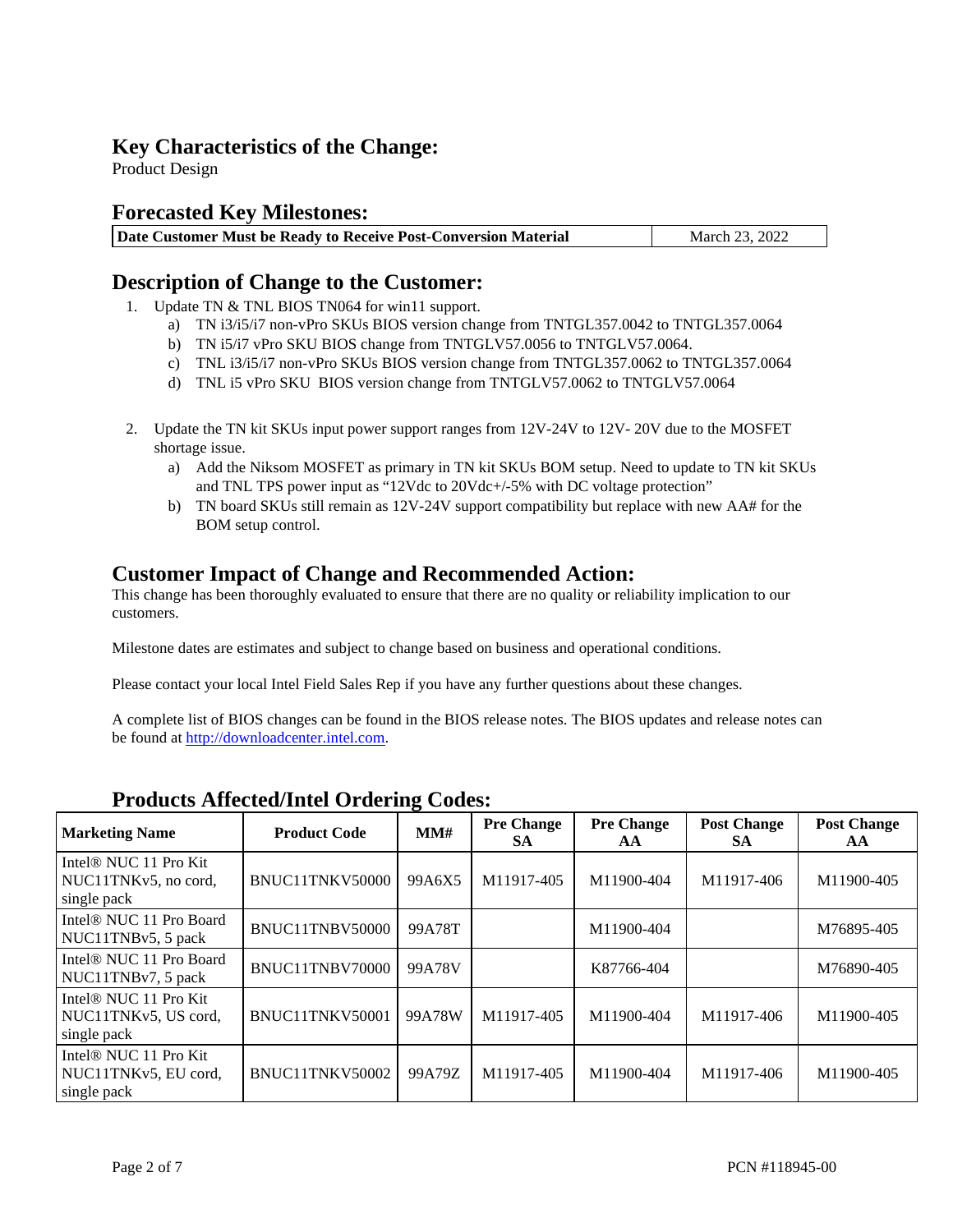| Intel® NUC 11 Pro Kit<br>NUC11TNHv5, no cord,<br>single pack   | BNUC11TNHV50000 | 99A7AF | M11919-405 | M11900-404 | M11919-406 | M11900-405 |
|----------------------------------------------------------------|-----------------|--------|------------|------------|------------|------------|
| Intel® NUC 11 Pro Kit<br>NUC11TNHv5, US cord,<br>single pack   | BNUC11TNHV50001 | 99A7AG | M11919-405 | M11900-404 | M11919-406 | M11900-405 |
| Intel® NUC 11 Pro Kit<br>NUC11TNHv5, EU cord,<br>single pack   | BNUC11TNHV50002 | 99A7AH | M11919-405 | M11900-404 | M11919-406 | M11900-405 |
| Intel® NUC 11 Pro Kit<br>NUC11TNHv50L, no cord,<br>single pack | BNUC11TNHV50L00 | 99A7AK | M11920-405 | M11900-404 | M11920-406 | M11900-405 |
| Intel® NUC 11 Pro Kit<br>NUC11TNKv7, no cord,<br>single pack   | BNUC11TNKV70000 | 99A7JH | K87767-405 | K87766-404 | K87767-406 | K87766-405 |
| Intel® NUC 11 Pro Kit<br>NUC11TNKv7, US cord,<br>single pack   | BNUC11TNKV70001 | 99A7JK | K87767-405 | K87766-404 | K87767-406 | K87766-405 |
| Intel® NUC 11 Pro Kit<br>NUC11TNKv7, EU cord,<br>single pack   | BNUC11TNKV70002 | 99A7JL | K87767-405 | K87766-404 | K87767-406 | K87766-405 |
| Intel® NUC 11 Pro Kit<br>NUC11TNHv7, no cord,<br>single pack   | BNUC11TNHV70000 | 99A7JR | K87768-404 | K87766-404 | K87768-405 | K87766-405 |
| Intel® NUC 11 Pro Kit<br>NUC11TNHv7, US cord,<br>single pack   | BNUC11TNHV70001 | 99A7JT | K87768-404 | K87766-404 | K87768-405 | K87766-405 |
| Intel® NUC 11 Pro Kit<br>NUC11TNHv7, EU cord,<br>single pack   | BNUC11TNHV70002 | 99A7JV | K87768-404 | K87766-404 | K87768-405 | K87766-405 |
| Intel® NUC 11 Pro Kit<br>NUC11TNHv70L, no cord,<br>single pack | BNUC11TNHV70L00 | 99A7JX | K87762-404 | K87766-404 | K87762-405 | K87766-405 |
| Intel <sup>®</sup> NUC 11 Pro Board<br>NUC11TNBi3, 5 pack      | BNUC11TNBI30000 | 99A874 |            | M11908-403 |            | M76898-404 |
| Intel® NUC 11 Pro Board<br>NUC11TNBi5, 5 pack                  | BNUC11TNBI50000 | 99A875 |            | M11904-403 |            | M76897-404 |
| Intel <sup>®</sup> NUC 11 Pro Board<br>NUC11TNBi7, 5 pack      | BNUC11TNBI70000 | 99A876 |            | M11895-402 |            | M76891-403 |
| Intel® NUC 11 Pro Kit<br>NUC11TNKi3, no cord,<br>single pack   | BNUC11TNKI30000 | 99A8A2 | M11929-404 | M11908-403 | M11929-405 | M11908-404 |
| Intel® NUC 11 Pro Kit<br>NUC11TNKi3, US cord,<br>single pack   | BNUC11TNKI30001 | 99A8A3 | M11929-404 | M11908-403 | M11929-405 | M11908-404 |
| Intel® NUC 11 Pro Kit<br>NUC11TNKi3, EU cord,<br>single pack   | BNUC11TNKI30002 | 99A8A4 | M11929-404 | M11908-403 | M11929-405 | M11908-404 |
| Intel® NUC 11 Pro Kit<br>NUC11TNKi5, no cord,<br>single pack   | BNUC11TNKI50000 | 99A8A5 | M11922-404 | M11904-403 | M11922-405 | M11904-404 |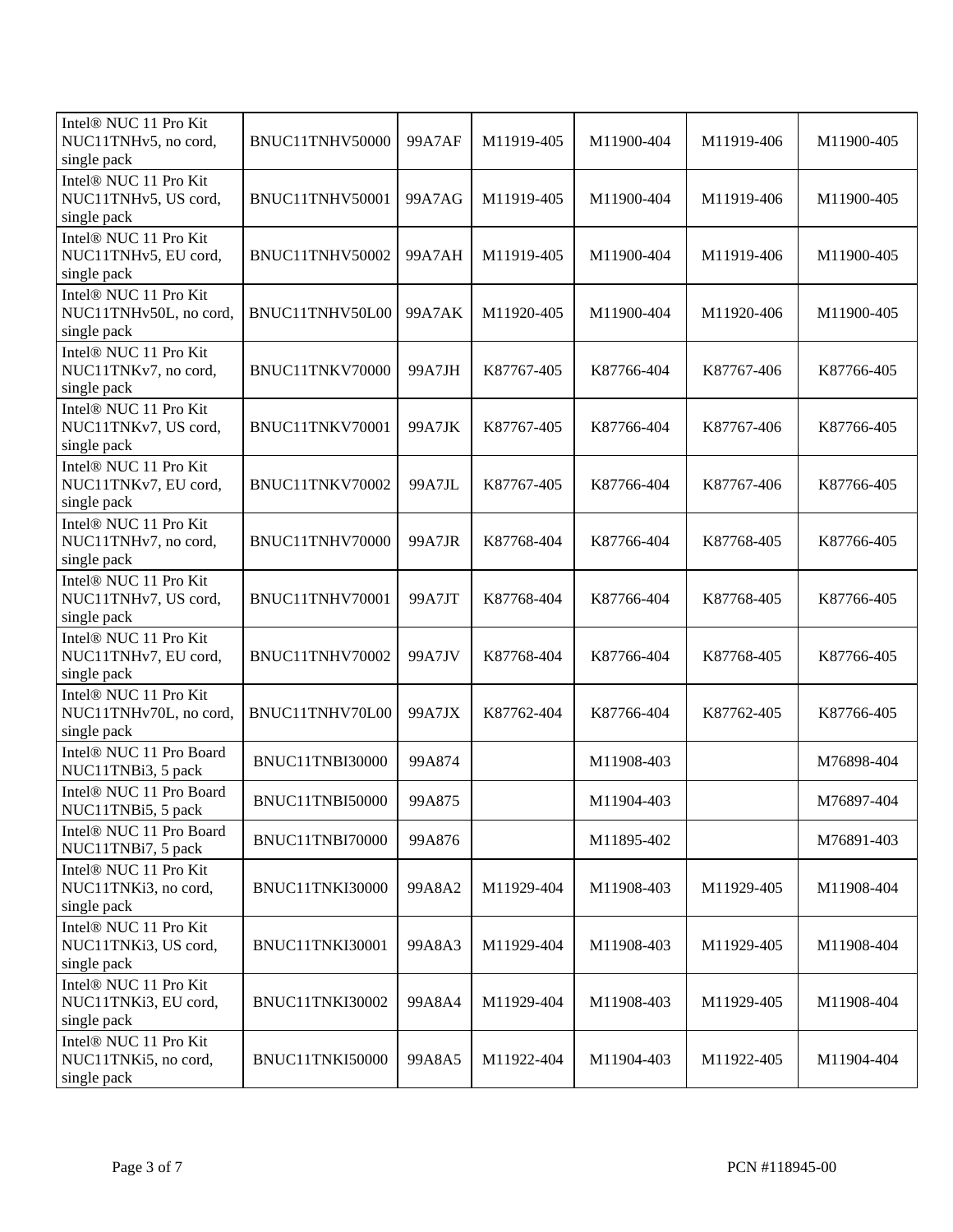| Intel® NUC 11 Pro Kit<br>NUC11TNKi5, US cord,<br>single pack   | BNUC11TNKI50001        | 99A8A6 | M11922-404 | M11904-403 | M11922-405 | M11904-404 |
|----------------------------------------------------------------|------------------------|--------|------------|------------|------------|------------|
| Intel® NUC 11 Pro Kit<br>NUC11TNKi5, EU cord,<br>single pack   | BNUC11TNKI50002        | 99A8A7 | M11922-404 | M11904-403 | M11922-405 | M11904-404 |
| Intel® NUC 11 Pro Kit<br>NUC11TNKi7, no cord,<br>single pack   | BNUC11TNKI70000        | 99A8A8 | M11911-404 | M11895-402 | M11911-405 | M11895-403 |
| Intel® NUC 11 Pro Kit<br>NUC11TNKi7, US cord,<br>single pack   | BNUC11TNKI70001        | 99A8A9 | M11911-404 | M11895-402 | M11911-405 | M11895-403 |
| Intel® NUC 11 Pro Kit<br>NUC11TNKi7, EU cord,<br>single pack   | BNUC11TNKI70002        | 99A8AF | M11911-404 | M11895-402 | M11911-405 | M11895-403 |
| Intel® NUC 11 Pro Kit<br>NUC11TNHi30L, no cord,<br>single pack | BNUC11TNHI30L00        | 99A8AJ | M13708-403 | M11908-403 | M13708-404 | M11908-404 |
| Intel® NUC 11 Pro Kit<br>NUC11TNHi50L, no cord,<br>single pack | BNUC11TNHI50L00        | 99A8AK | M11926-403 | M11904-403 | M11926-404 | M11904-404 |
| Intel® NUC 11 Pro Kit<br>NUC11TNHi70L, no cord,<br>single pack | BNUC11TNHI70L00        | 99A8AL | M11913-403 | M11895-402 | M11913-404 | M11895-403 |
| Intel® NUC 11 Pro Kit<br>NUC11TNHi3, no cord,<br>single pack   | BNUC11TNHI30000        | 99A8F1 | M11930-404 | M11908-403 | M11930-405 | M11908-404 |
| Intel® NUC 11 Pro Kit<br>NUC11TNHi3, US cord,<br>single pack   | BNUC11TNHI30001        | 99A8F2 | M11930-404 | M11908-403 | M11930-405 | M11908-404 |
| Intel® NUC 11 Pro Kit<br>NUC11TNHi3, EU cord,<br>single pack   | BNUC11TNHI30002        | 99A8F3 | M11930-404 | M11908-403 | M11930-405 | M11908-404 |
| Intel® NUC 11 Pro Kit<br>NUC11TNHi5, no cord,<br>single pack   | <b>BNUC11TNHI50000</b> | 99A8F6 | M11924-404 | M11904-403 | M11924-405 | M11904-404 |
| Intel® NUC 11 Pro Kit<br>NUC11TNHi5, US cord,<br>single pack   | BNUC11TNHI50001        | 99A8F7 | M11924-404 | M11904-403 | M11924-405 | M11904-404 |
| Intel® NUC 11 Pro Kit<br>NUC11TNHi5, EU cord,<br>single pack   | BNUC11TNHI50002        | 99A8F8 | M11924-404 | M11904-403 | M11924-405 | M11904-404 |
| Intel® NUC 11 Pro Kit<br>NUC11TNHi7, no cord,<br>single pack   | BNUC11TNHI70000        | 99A8FA | M14399-403 | M11895-402 | M14399-404 | M11895-403 |
| Intel® NUC 11 Pro Kit<br>NUC11TNHi7, US cord,<br>single pack   | BNUC11TNHI70001        | 99A8FC | M14399-403 | M11895-402 | M14399-404 | M11895-403 |
| Intel® NUC 11 Pro Kit<br>NUC11TNHi7, EU cord,<br>single pack   | BNUC11TNHI70002        | 99A8FD | M14399-403 | M11895-402 | M14399-404 | M11895-403 |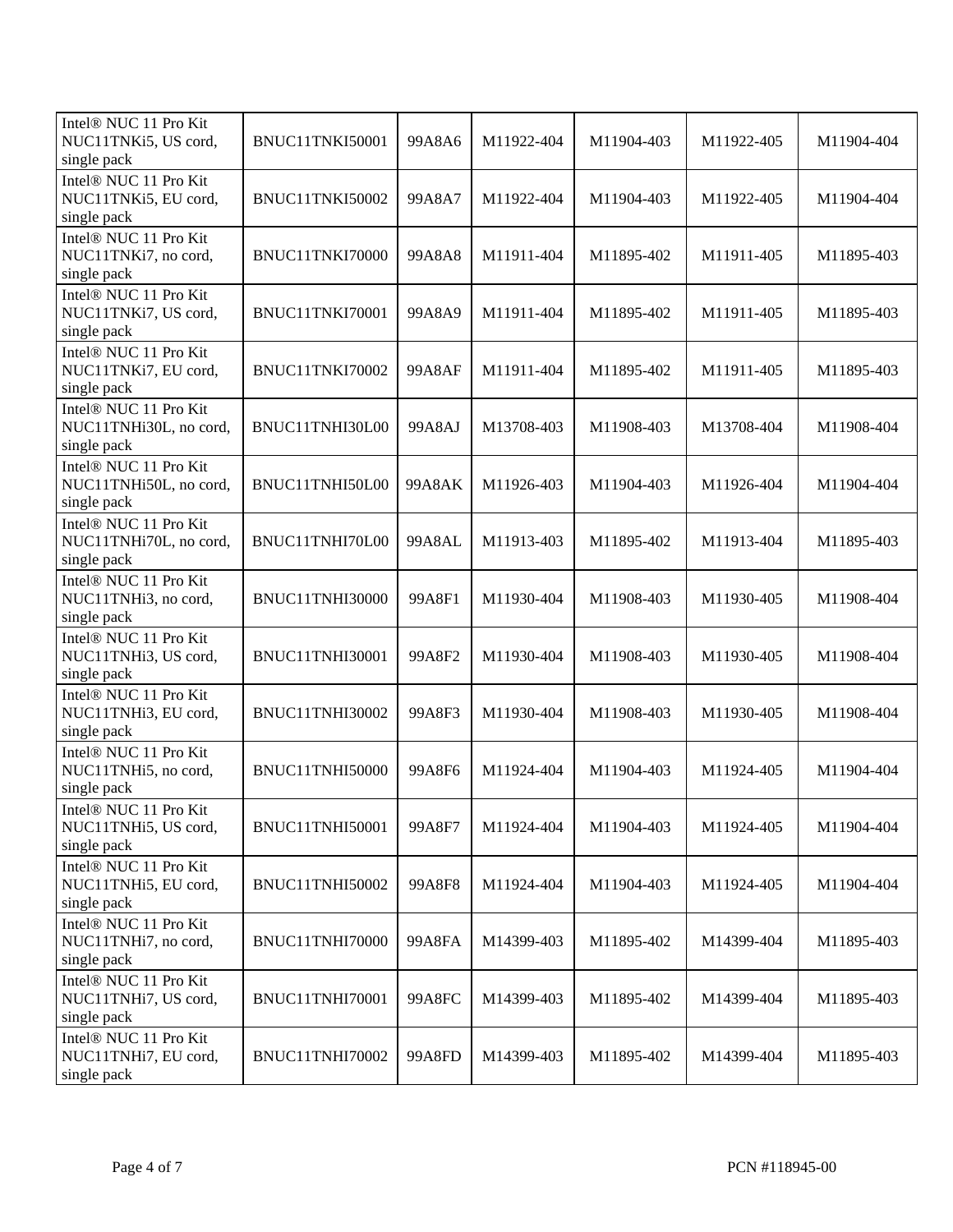| Intel® NUC 11 Pro Kit<br>NUC11TNHi30P, CN cord,<br>single pack             | BNUC11TNHI30P06 | 99AA5P        | M11932-403 | M11908-403 | M11932-404 | M11908-404 |
|----------------------------------------------------------------------------|-----------------|---------------|------------|------------|------------|------------|
| Intel <sup>®</sup> NUC 11 Pro Kit<br>NUC11TNHi50W, CN<br>cord, single pack | BNUC11TNHI50W06 | 99AA5R        | M11927-403 | M11904-403 | M11927-404 | M11904-404 |
| Intel <sup>®</sup> NUC 11 Pro Kit<br>NUC11TNHi70Q, CN<br>cord, single pack | BNUC11TNHI70Q06 | 99AA5V        | M11915-403 | M11895-402 | M11915-404 | M11895-403 |
| Intel <sup>®</sup> NUC 11 Pro Board<br>NUC11TNBi30Z, 5 pack                | BNUC11TNBI30Z00 | <b>99AT8N</b> |            | M61239-401 |            | M61239-402 |
| Intel® NUC 11 Pro Board<br>NUC11TNBi50Z, 5 pack                            | BNUC11TNBI50Z00 | 99AT8P        |            | M61235-401 |            | M61235-402 |
| Intel <sup>®</sup> NUC 11 Pro Board<br>NUC11TNBi70Z, 5 pack                | BNUC11TNBI70Z00 | 99AT8R        |            | M61234-401 |            | M61234-402 |
| Intel® NUC 11 Pro Kit<br>NUC11TNKi30Z, no cord,<br>single pack             | BNUC11TNKI30Z00 | 99AT93        | M61245-401 | M61239-401 | M61245-402 | M61239-402 |
| Intel® NUC 11 Pro Kit<br>NUC11TNKi30Z, US cord,<br>single pack             | BNUC11TNKI30Z01 | 99AT9C        | M61245-401 | M61239-401 | M61245-402 | M61239-402 |
| Intel® NUC 11 Pro Kit<br>NUC11TNKi30Z, EU cord,<br>single pack             | BNUC11TNKI30Z02 | 99AT9D        | M61245-401 | M61239-401 | M61245-402 | M61239-402 |
| Intel® NUC 11 Pro Kit<br>NUC11TNHi30Z, no cord,<br>single pack             | BNUC11TNHI30Z00 | 99AT9H        | M61246-401 | M61239-401 | M61246-402 | M61239-402 |
| Intel® NUC 11 Pro Kit<br>NUC11TNHi30Z, US cord,<br>single pack             | BNUC11TNHI30Z01 | 99AT9M        | M61246-401 | M61239-401 | M61246-402 | M61239-402 |
| Intel® NUC 11 Pro Kit<br>NUC11TNHi30Z, EU cord,<br>single pack             | BNUC11TNHI30Z02 | 99AT9N        | M61246-401 | M61239-401 | M61246-402 | M61239-402 |
| Intel® NUC 11 Pro Kit<br>NUC11TNHi30Z, CN cord,<br>single pack             | BNUC11TNHI30Z06 | 99AT9P        | M61246-401 | M61239-401 | M61246-402 | M61239-402 |
| Intel® NUC 11 Pro Kit<br>NUC11TNKi50Z, no cord,<br>single pack             | BNUC11TNKI50Z00 | 99AT9R        | M61243-401 | M61235-401 | M61243-402 | M61235-402 |
| Intel® NUC 11 Pro Kit<br>NUC11TNKi50Z, US cord,<br>single pack             | BNUC11TNKI50Z01 | 99ATA1        | M61243-401 | M61235-401 | M61243-402 | M61235-402 |
| Intel® NUC 11 Pro Kit<br>NUC11TNKi50Z, EU cord,<br>single pack             | BNUC11TNKI50Z02 | 99ATA3        | M61243-401 | M61235-401 | M61243-402 | M61235-402 |
| Intel® NUC 11 Pro Kit<br>NUC11TNHi50Z, no cord,<br>single pack             | BNUC11TNHI50Z00 | 99ATA4        | M61244-401 | M61235-401 | M61244-402 | M61235-402 |
| Intel® NUC 11 Pro Kit<br>NUC11TNHi50Z, US cord,<br>single pack             | BNUC11TNHI50Z01 | <b>99ATA7</b> | M61244-401 | M61235-401 | M61244-402 | M61235-402 |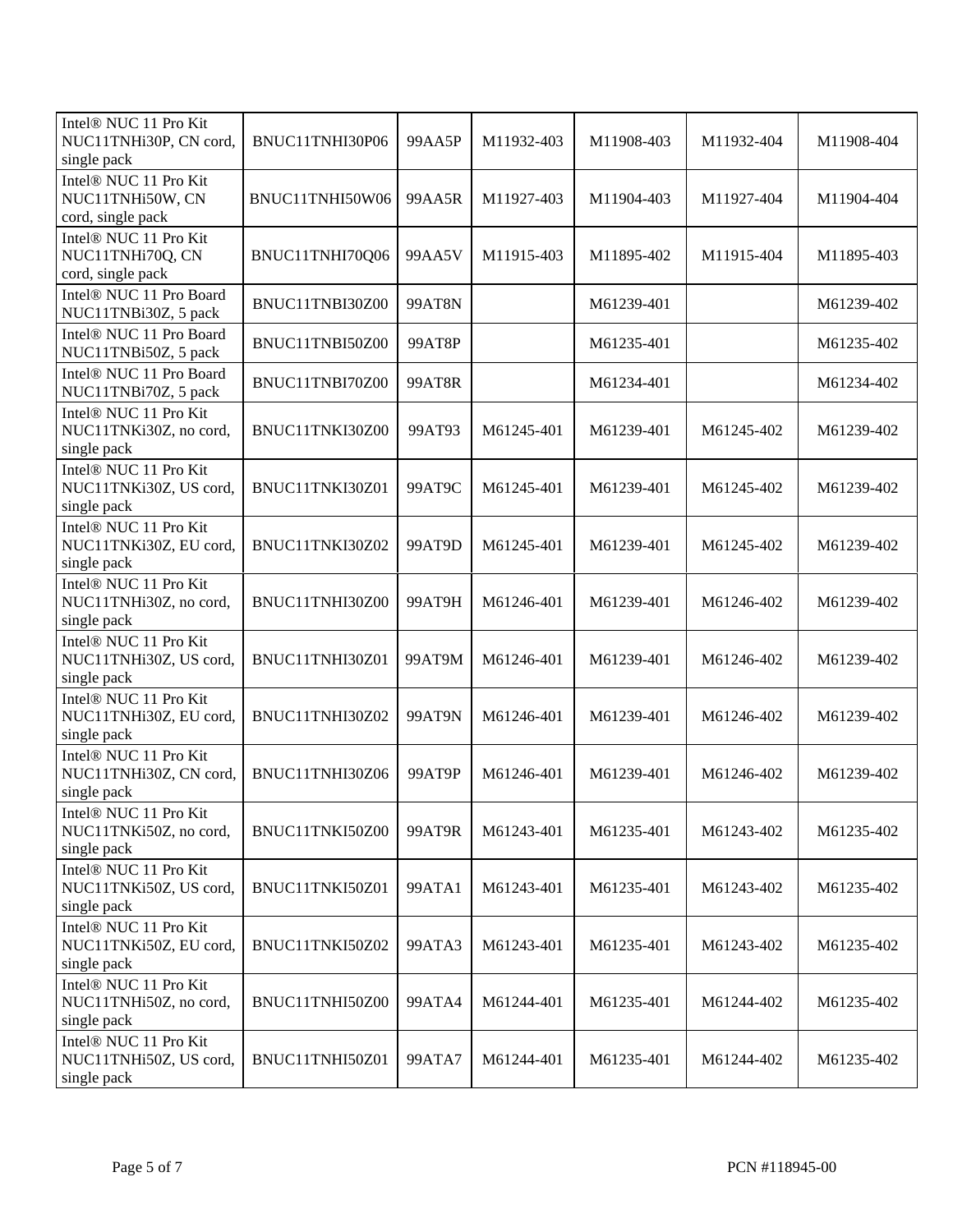| Intel® NUC 11 Pro Kit<br>NUC11TNHi50Z, EU cord,<br>single pack             | BNUC11TNHI50Z02 | 99ATAC | M61244-401 | M61235-401 | M61244-402 | M61235-402 |
|----------------------------------------------------------------------------|-----------------|--------|------------|------------|------------|------------|
| Intel® NUC 11 Pro Kit<br>NUC11TNHi50Z, CN cord,<br>single pack             | BNUC11TNHI50Z06 | 99ATAM | M61244-401 | M61235-401 | M61244-402 | M61235-402 |
| Intel <sup>®</sup> NUC 11 Pro Kit<br>NUC11TNKi70Z, no cord,<br>single pack | BNUC11TNKI70Z00 | 99ATAN | M61240-401 | M61234-401 | M61240-402 | M61234-402 |
| Intel® NUC 11 Pro Kit<br>NUC11TNKi70Z, US cord,<br>single pack             | BNUC11TNKI70Z01 | 99ATAP | M61240-401 | M61234-401 | M61240-402 | M61234-402 |
| Intel <sup>®</sup> NUC 11 Pro Kit<br>NUC11TNKi70Z, EU cord,<br>single pack | BNUC11TNKI70Z02 | 99ATAR | M61240-401 | M61234-401 | M61240-402 | M61234-402 |
| Intel <sup>®</sup> NUC 11 Pro Kit<br>NUC11TNHi70Z, no cord,<br>single pack | BNUC11TNHI70Z00 | 99ATAW | M61242-401 | M61234-401 | M61242-402 | M61234-402 |
| Intel <sup>®</sup> NUC 11 Pro Kit<br>NUC11TNHi70Z, US cord,<br>single pack | BNUC11TNHI70Z01 | 99ATAX | M61242-401 | M61234-401 | M61242-402 | M61234-402 |
| Intel <sup>®</sup> NUC 11 Pro Kit<br>NUC11TNHi70Z, EU cord,<br>single pack | BNUC11TNHI70Z02 | 99ATAZ | M61242-401 | M61234-401 | M61242-402 | M61234-402 |
| Intel® NUC 11 Pro Kit<br>NUC11TNHi70Z, CN cord,<br>single pack             | BNUC11TNHI70Z06 | 99ATC0 | M61242-401 | M61234-401 | M61242-402 | M61234-402 |
| Intel® NUC 11 Pro Kit<br>NUC11TNKv50Z, no cord,<br>single pack             | BNUC11TNKV50Z00 | 99AVJ4 | M64200-401 | M64202-401 | M64200-402 | M64202-402 |

### **PCN Revision History:**

| <b>Date of Revision:</b> | <b>Revision Number:</b> | <b>Reason:</b>           |
|--------------------------|-------------------------|--------------------------|
| March 08, 2022           | 00                      | Originally Published PCN |